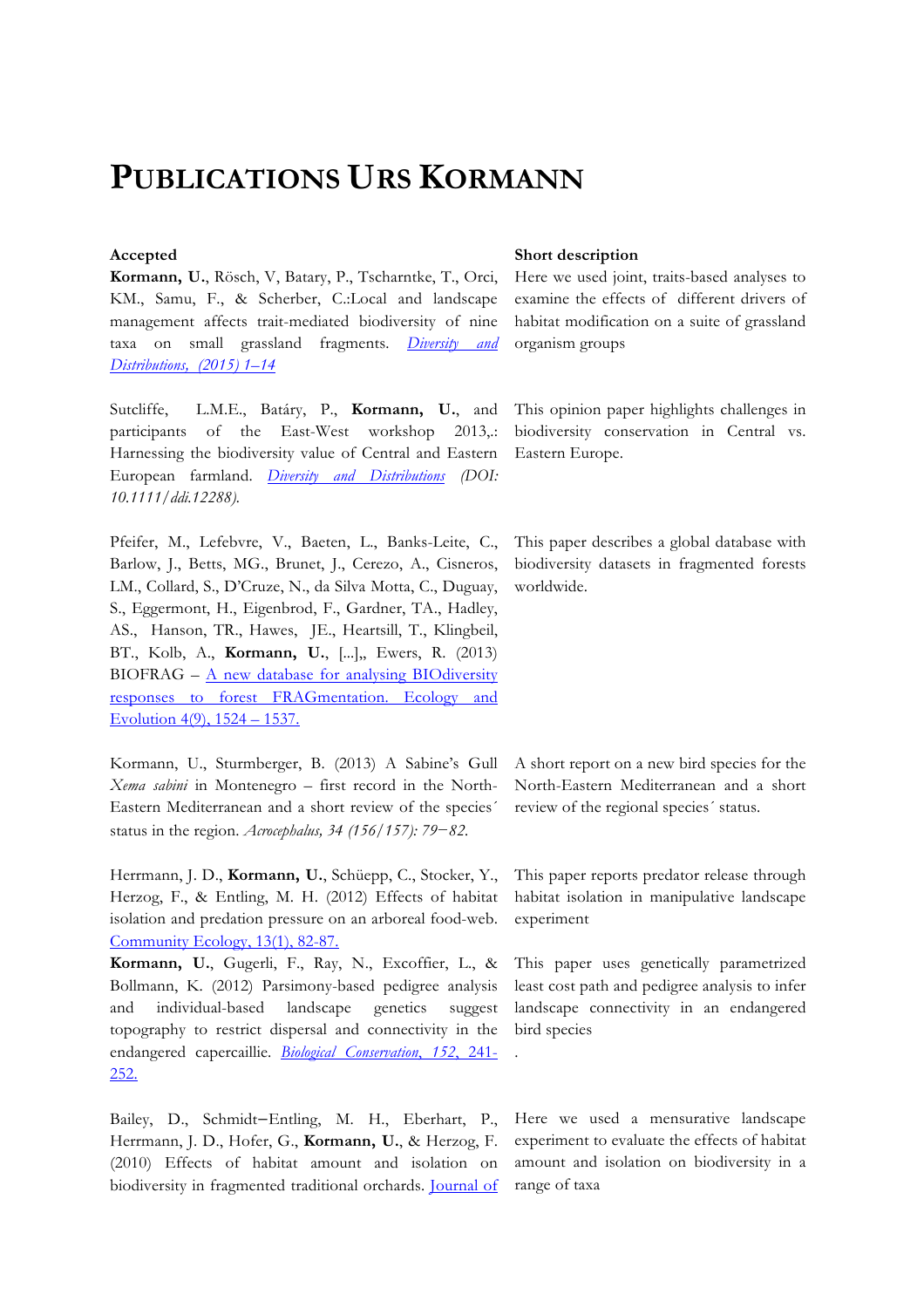#### Applied Ecology, 47(5), 1003-1013

Mühlner, S., **Kormann, U.**, Schmidt-Entling, M., Herzog, F., & Bailey, D. (2010). Structural Versus Functional Habitat Connectivity Measures to Explain Bird Diversity in Fragmented Orchards. *Journal of Landscape Ecology*, *3*(1), 52-64.

# **Submitted**

Beduschi, T., Tscharntke, T., **Kormann, U.,** & Scherber C.: Semi-natural habitats increase spatial similarity of pollinator communities within agricultural mosaic landscapes. *Under revision in Oecologia*

**Kormann, U.,** Scherber, C., Tscharntke, T., Klein. N., Larbig, M., Hadley, AS. & Betts, MG.: Narrow woody corridors restore hummingbird pollination mutualisms in fragmented tropical landscapes. *Under revision in Ecology Letters*

Braaker, S., Obrist, M.K., **Kormann, U.,** & Bontadina., F.: Landscape genetic structure of urban hedgehogs. *Under revision in Ecology*

Madeira, F.N., Elek, Z., **Kormann, U**., Pons, X., Rösch, V., Samu, F., Scherber, C., & Tscharntke, T. (2013) Spillover of predatory and non-predatory arthropods between calcareous grassland, wheat fields and meadows. *Invited for resubmission Agriculture, Ecosystems & Environment)*

# **In Prepration (manuscripts available)**

Klaus, F., Klatt, B., Müller, B., Bass,J., & **Kormann, U.**: Hedgerows have a barrier effect and channel pollinator movement in the agricultural landscape. *In preparation (manuscript available)*

Eberlein, H., Tscharntke, T. & **Kormann, U**.: Landscape context of rainforest fragments affects communities and trophic interactions of tropical wasps. *In preparation (manuscript available)*

**Kormann, U.,** Tscharntke, T., Betts, MG., Robinson, WD., Hadley, AS., & Scherber, C.: Old growth forest percentage of old growth forest is the main

This methodological paper compares alternative indices of connectivity

Here we explore spatial turnover of pollinator communities sampled in a grid based design

By combining experiments, field observations and Bayesian Additive Mixed Models, we show that simple wooded corridors boost landscape connectivity for pollinators and animal-pollinated plants, averting deforestation-driven breakdown of pollination services.

Here we combined nightly movement data with genetic data to identify landscape elements that hinder or foster individual movement and gene flow inurban hedgehogs

This paper explores spill-over effects from arable land into protected calcareous grasslands.

Here we show that hedgerows can both channel and block

This paper demonstrates complementary effects of habitat configuration and composition on antagonistic species interactions and invertebrate biodiversity in fragmented tropical forest landscapes.

Here we show that landscape-level